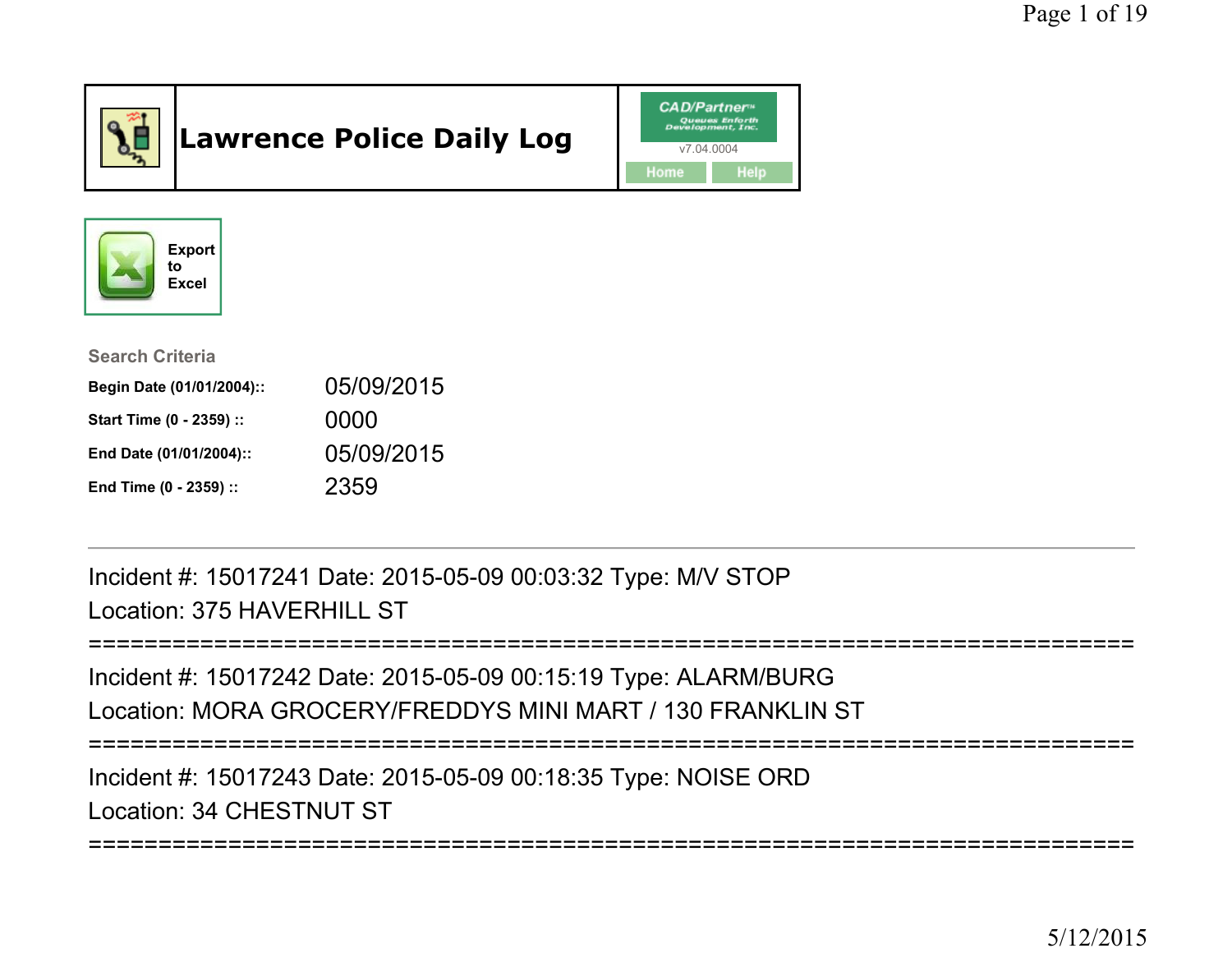Incident #: 15017244 Date: 2015-05-09 00:33:23 Type: DOMESTIC/PROGLocation: 41 BOXFORD ST

===========================================================================

Incident #: 15017245 Date: 2015-05-09 00:36:22 Type: DISORDERLYLocation: GLENN ST

===========================================================================

Incident #: 15017246 Date: 2015-05-09 00:52:48 Type: SUS PERS/MVLocation: 97 CAMBRIDGE ST

===========================================================================

Incident #: 15017247 Date: 2015-05-09 01:24:26 Type: LOUD NOISELocation: 113 STEARNS AV

===========================================================================

Incident #: 15017248 Date: 2015-05-09 01:48:03 Type: NOISE ORDLocation: 351 HAMPSHIRE ST FL 2

===========================================================================

Incident #: 15017249 Date: 2015-05-09 01:49:17 Type: M/V STOPLocation: MAY ST

===========================================================================

Incident #: 15017250 Date: 2015-05-09 01:51:12 Type: MEDIC SUPPORTLocation: PEMBERTON PARK

===========================================================================

Incident #: 15017251 Date: 2015-05-09 02:04:42 Type: DISTURBANCELocation: RIO BAR AND GRILL / 9 APPL FTON ST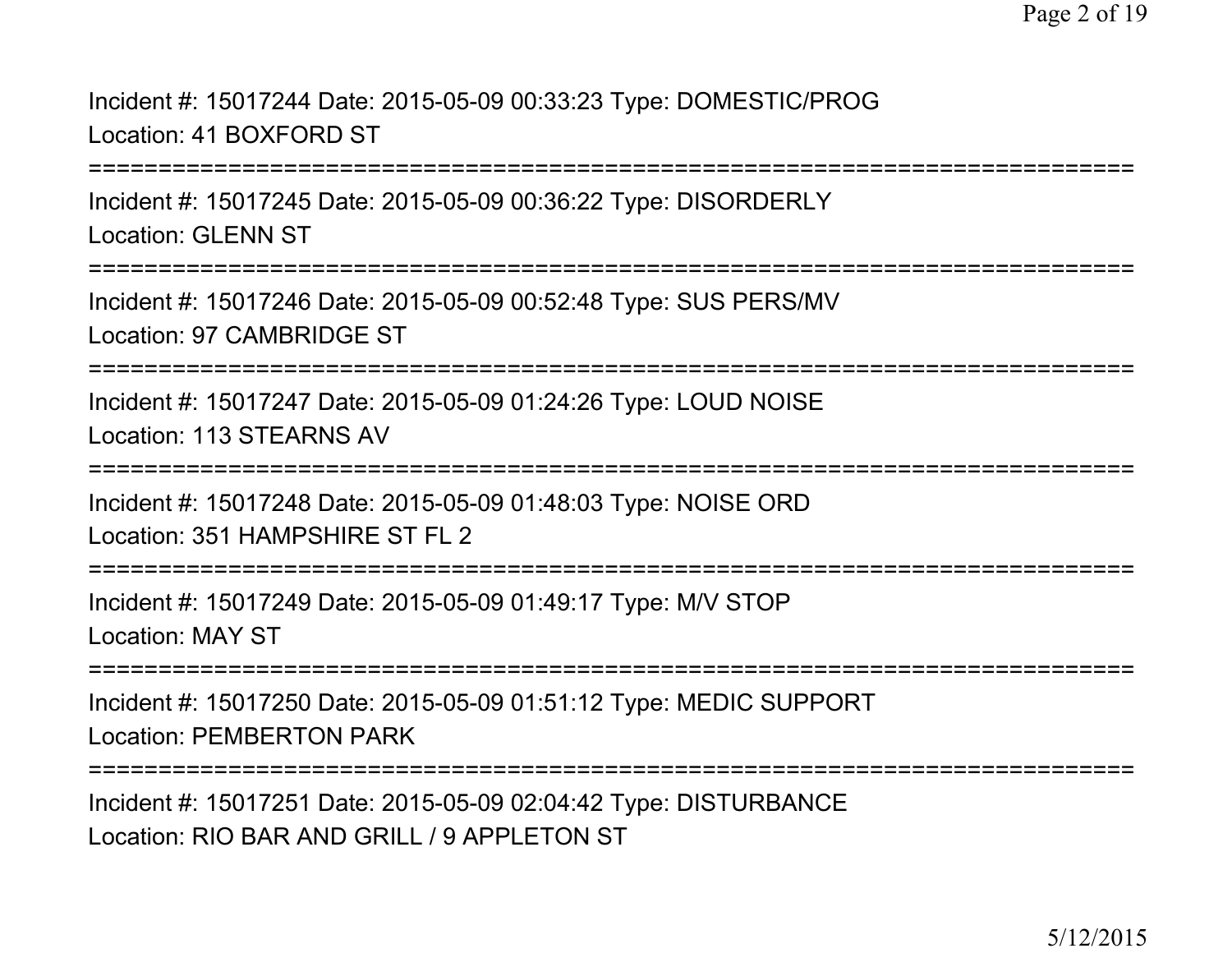Incident #: 15017252 Date: 2015-05-09 02:16:22 Type: M/V STOPLocation: 1 GENERAL ST

:===============

Incident #: 15017253 Date: 2015-05-09 02:39:48 Type: DISTURBANCELocation: 2 SARATOGA ST

================

Incident #: 15017254 Date: 2015-05-09 02:42:20 Type: MAL DAMAGELocation: SOVERIGN BANK / 555 BROADWAY

===========================================================================

Incident #: 15017256 Date: 2015-05-09 04:13:34 Type: FIGHTLocation: 17 BROOK ST

===========================================================================

Incident #: 15017255 Date: 2015-05-09 04:13:53 Type: SUS PERS/MVLocation: 357 LOWELL ST

===========================================================================

Incident #: 15017257 Date: 2015-05-09 05:20:33 Type: DOMESTIC/PASTLocation: 24 CONGRESS ST

===========================================================================

Incident #: 15017258 Date: 2015-05-09 05:28:00 Type: MAL DAMAGELocation: 25 ENDICOTT ST

===========================================================================

Incident #: 15017259 Date: 2015-05-09 06:12:49 Type: STOL/MV/PAS

 $L_{\text{scat}}$ : 40 TOWER HILL OT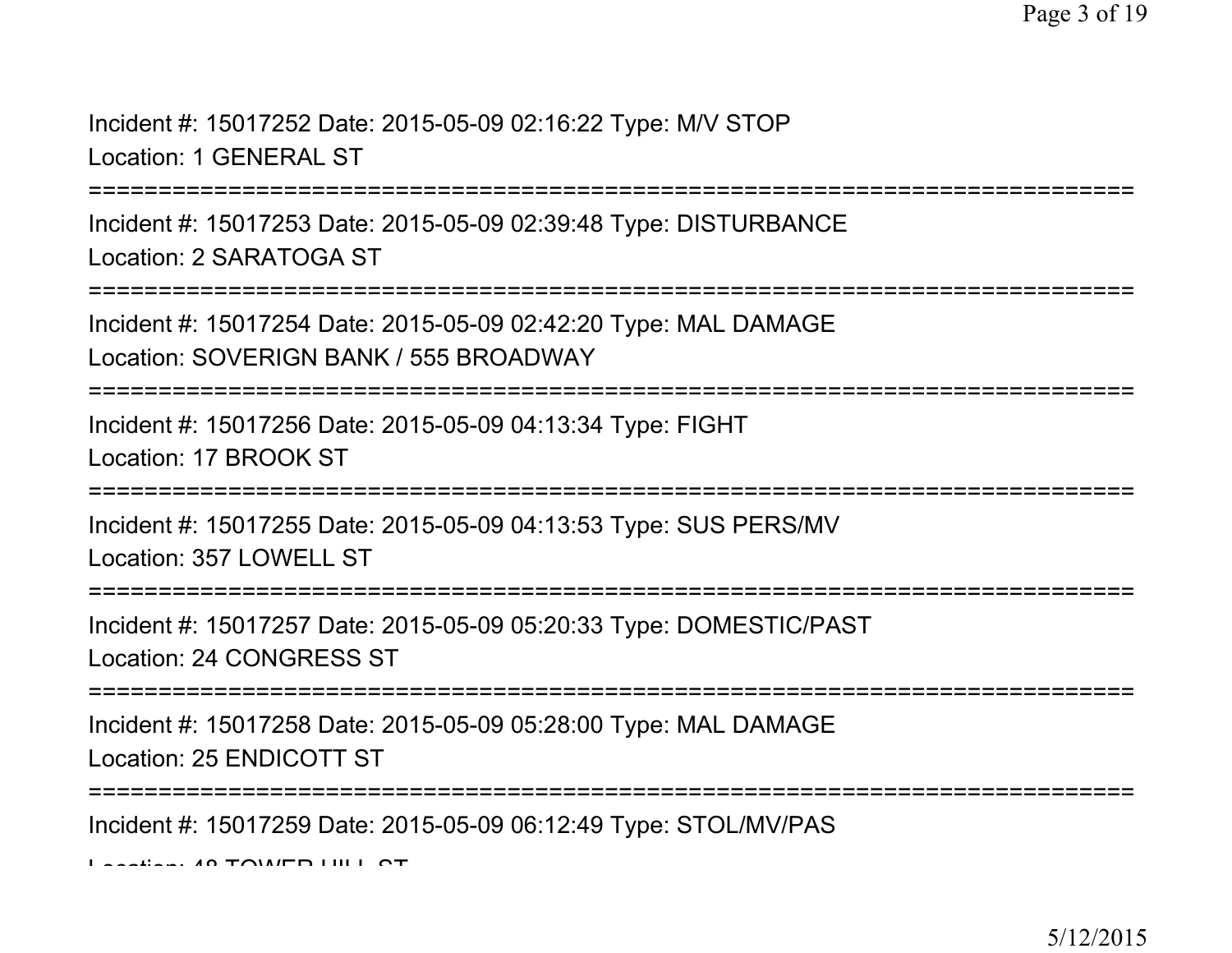| Incident #: 15017260 Date: 2015-05-09 07:19:44 Type: DISTURBANCE<br>Location: 28 SUMMER ST FL 2                                                                                                                                                                                                                                                                                                                                                                                            |
|--------------------------------------------------------------------------------------------------------------------------------------------------------------------------------------------------------------------------------------------------------------------------------------------------------------------------------------------------------------------------------------------------------------------------------------------------------------------------------------------|
| Incident #: 15017261 Date: 2015-05-09 07:22:24 Type: PARK & WALK<br><b>Location: BROADWAY</b>                                                                                                                                                                                                                                                                                                                                                                                              |
| Incident #: 15017262 Date: 2015-05-09 08:29:49 Type: STOL/MV/PAS<br>Location: 49 DOYLE ST<br>;=================================                                                                                                                                                                                                                                                                                                                                                            |
| Incident #: 15017263 Date: 2015-05-09 09:48:24 Type: VANDALISM<br>Location: ESSEX TOWERS / 45 BROADWAY<br>:==================                                                                                                                                                                                                                                                                                                                                                              |
| Incident #: 15017266 Date: 2015-05-09 10:08:35 Type: MAL DAMAGE<br>Location: 8 INMAN ST                                                                                                                                                                                                                                                                                                                                                                                                    |
| =================================<br>Incident #: 15017264 Date: 2015-05-09 10:08:36 Type: RECOV/STOL/MV<br>Location: N PARISH RD & OSGOOD ST                                                                                                                                                                                                                                                                                                                                               |
| Incident #: 15017265 Date: 2015-05-09 10:11:19 Type: M/V STOP<br>Location: LAWRENCE ST & PARK ST                                                                                                                                                                                                                                                                                                                                                                                           |
| $\blacksquare$ $\blacksquare$ $\blacksquare$ $\blacksquare$ $\blacksquare$ $\blacksquare$ $\blacksquare$ $\blacksquare$ $\blacksquare$ $\blacksquare$ $\blacksquare$ $\blacksquare$ $\blacksquare$ $\blacksquare$ $\blacksquare$ $\blacksquare$ $\blacksquare$ $\blacksquare$ $\blacksquare$ $\blacksquare$ $\blacksquare$ $\blacksquare$ $\blacksquare$ $\blacksquare$ $\blacksquare$ $\blacksquare$ $\blacksquare$ $\blacksquare$ $\blacksquare$ $\blacksquare$ $\blacksquare$ $\blacks$ |

Incident #: 15017267 Date: 2015-05-09 10:17:58 Type: SUS PERS/MV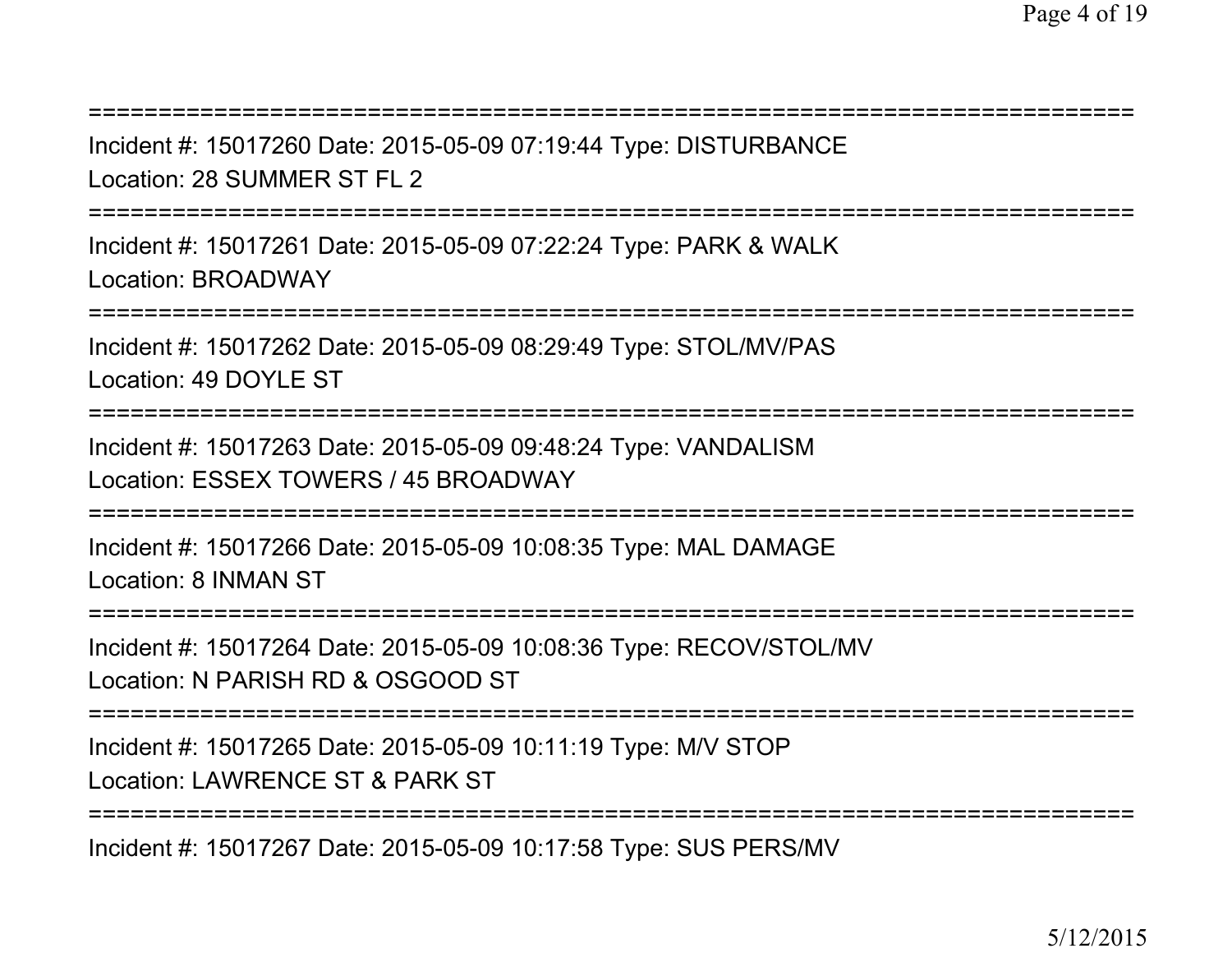===========================================================================

Incident #: 15017268 Date: 2015-05-09 10:29:02 Type: M/V STOPLocation: 14 BUNKERHILL ST

===========================================================================

Incident #: 15017269 Date: 2015-05-09 10:39:13 Type: INVEST CONTLocation: 166 TENNEY ST

====================

Incident #: 15017270 Date: 2015-05-09 10:45:38 Type: SUS PERS/MVLocation: 3 NEWTON ST

===========================================================================

Incident #: 15017271 Date: 2015-05-09 11:02:56 Type: HARASSMENTLocation: 525 ESSEX ST

===========================================================================

Incident #: 15017272 Date: 2015-05-09 11:04:08 Type: ALARM/HOLDLocation: SOVERIGN BANK / 555 BROADWAY

===========================================================================

Incident #: 15017273 Date: 2015-05-09 11:04:35 Type: MEDIC SUPPORTLocation: 479 BROADWAY

===========================================================================

Incident #: 15017274 Date: 2015-05-09 11:07:12 Type: STOLEN PROPLocation: 109 MAY ST

**---------------**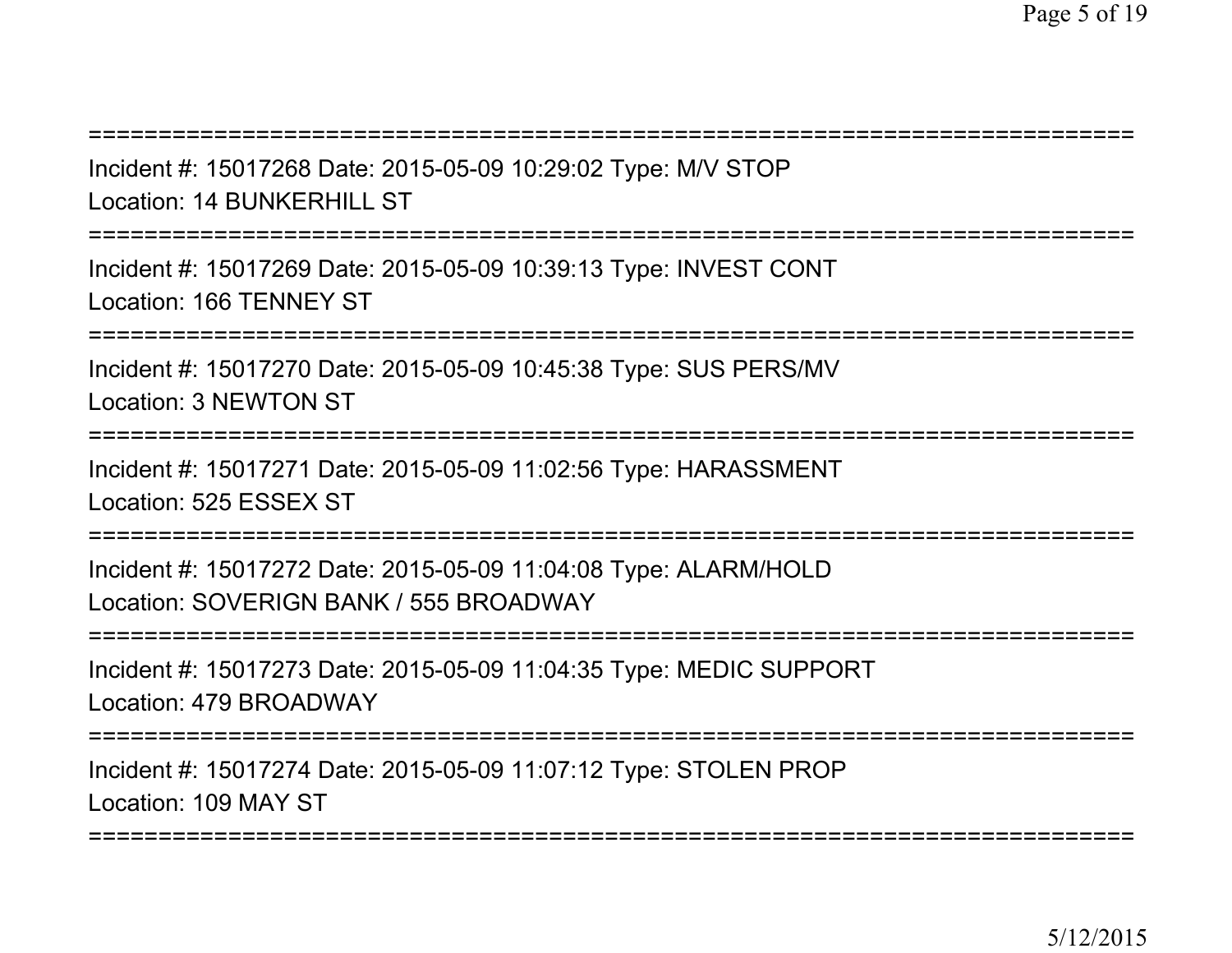### Location: 495 HAMPSHIRE ST

===========================================================================

Incident #: 15017276 Date: 2015-05-09 11:39:09 Type: SUS PERS/MVLocation: 32 HIGHLAWN AV

===========================================================================

Incident #: 15017277 Date: 2015-05-09 11:44:38 Type: DRUG VIOLocation: SOUTH LAWRENCE EAST SCHOOL / 165 CRAWFORD ST

===========================================================================

Incident #: 15017278 Date: 2015-05-09 11:47:57 Type: MAL DAMAGELocation: 468 CANAL ST

===========================================================================

Incident #: 15017279 Date: 2015-05-09 12:00:18 Type: AUTO ACC/NO PILocation: 94 CROSS ST

===========================================================================

Incident #: 15017280 Date: 2015-05-09 12:05:46 Type: ASSIST FIRELocation: MARKET BASKET / 700 ESSEX ST

===========================================================================

Incident #: 15017281 Date: 2015-05-09 12:20:09 Type: M/V STOPLocation: 187 BROADWAY

===========================================================================

Incident #: 15017282 Date: 2015-05-09 12:23:01 Type: M/V STOPLocation: 328 LAWRENCE ST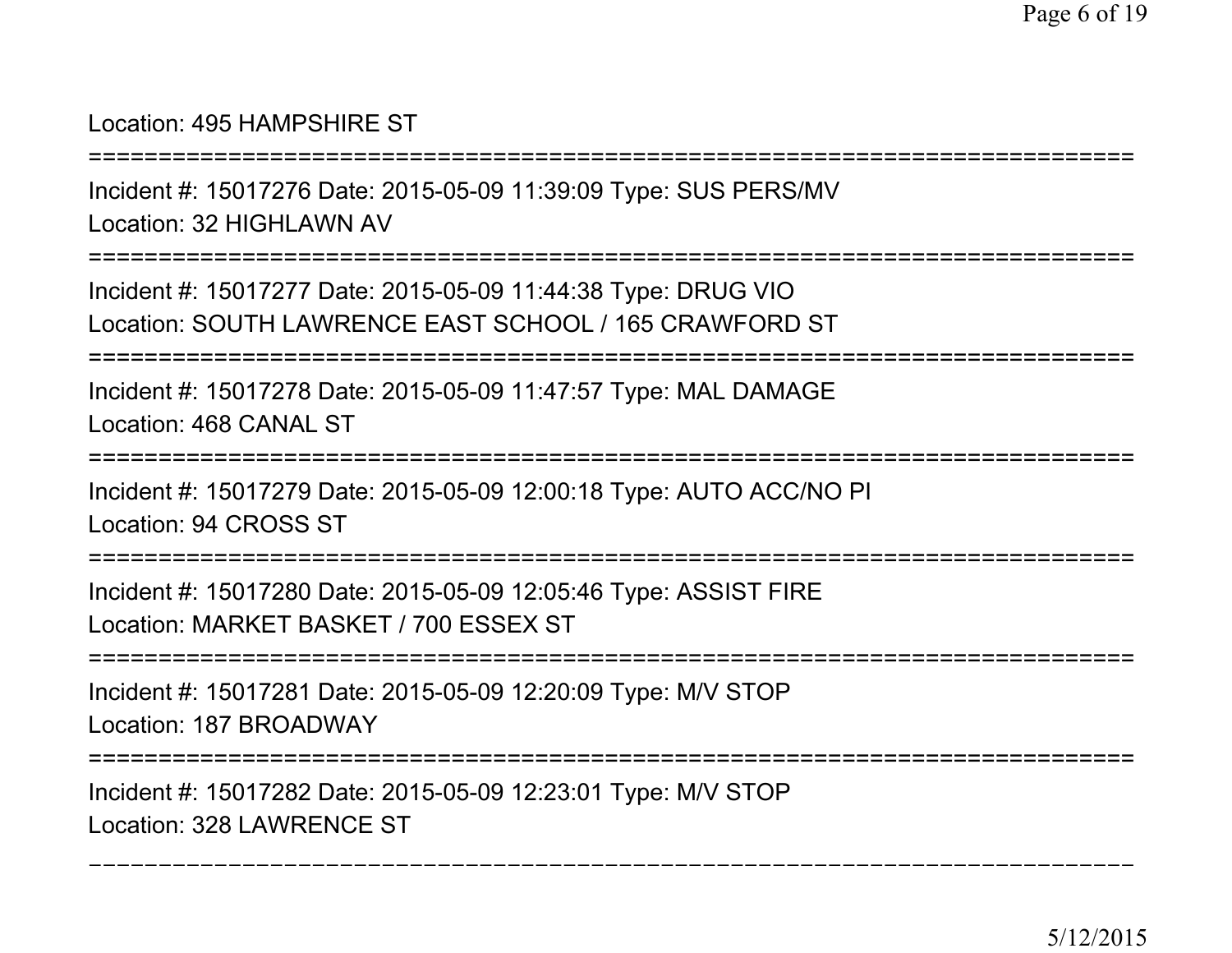Incident #: 15017283 Date: 2015-05-09 12:28:57 Type: MAL DAMAGELocation: 94 CROSS ST

===========================================================================

Incident #: 15017284 Date: 2015-05-09 12:43:23 Type: A&B PASTLocation: 324 LOWELL ST

===========================================================================

Incident #: 15017285 Date: 2015-05-09 12:48:47 Type: M/V STOPLocation: 65 TREMONT ST

===========================================================================

Incident #: 15017286 Date: 2015-05-09 13:03:07 Type: M/V STOPLocation: 277 BROADWAY

===========================================================================

Incident #: 15017287 Date: 2015-05-09 13:07:59 Type: ALARM/BURGLocation: HAYMAN RESD / 91 BEACON ST

===========================================================================

Incident #: 15017288 Date: 2015-05-09 13:11:37 Type: RECOV/STOL/MVLocation: 49 BLANCHARD ST

===========================================================================

Incident #: 15017289 Date: 2015-05-09 13:46:17 Type: M/V STOPLocation: 205 BROADWAY

===========================================================================

Incident #: 15017290 Date: 2015-05-09 13:50:00 Type: AUTO ACC/NO PILocation: 454 HAVERHILL ST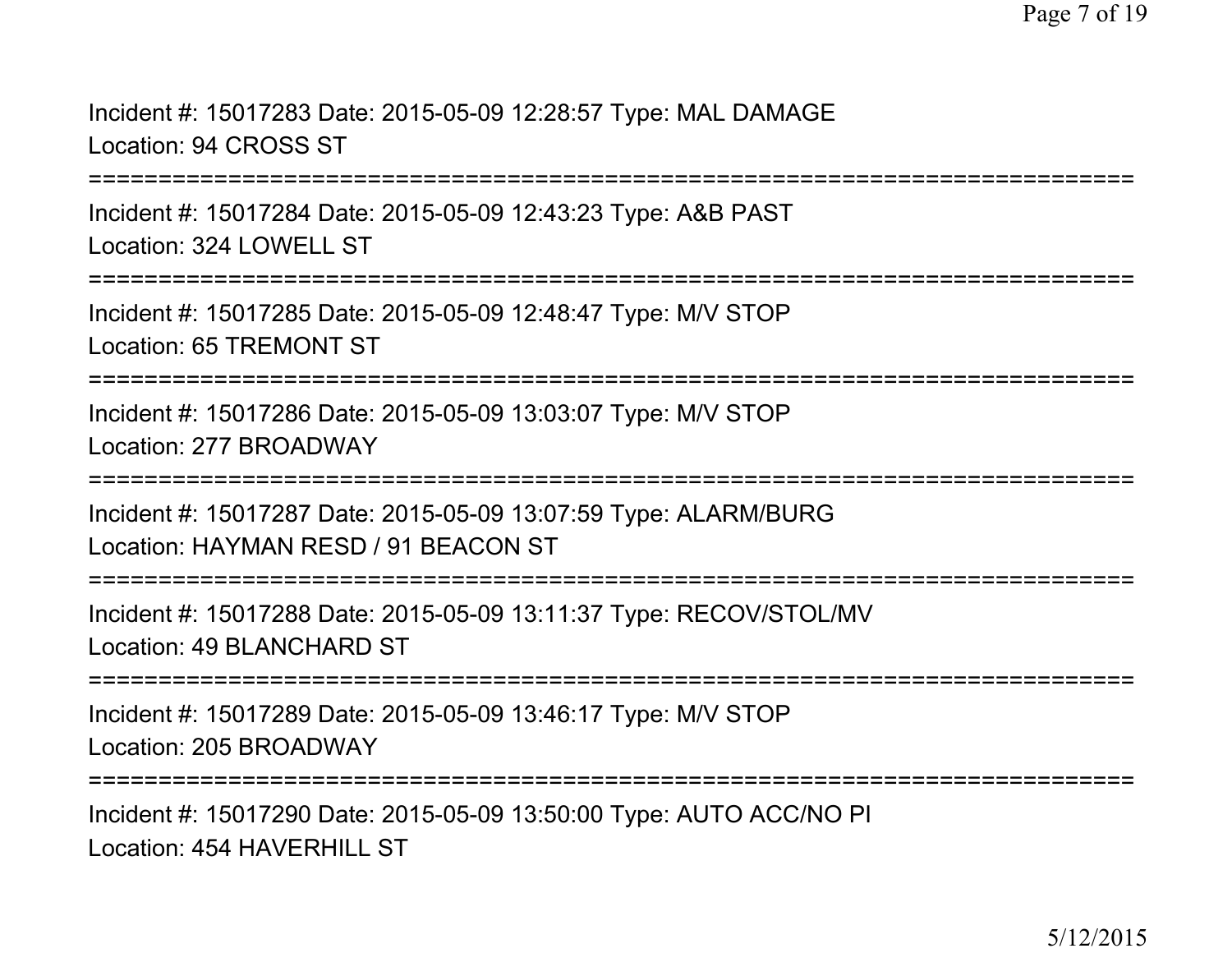Incident #: 15017291 Date: 2015-05-09 13:51:18 Type: AUTO ACC/NO PILocation: LOWELL ST & OXFORD ST

===========================================================================

Incident #: 15017292 Date: 2015-05-09 14:00:22 Type: NEIGHBOR PROBLocation: 91 BELKNAP ST

===========================================================================

Incident #: 15017293 Date: 2015-05-09 14:07:32 Type: ALARMSLocation: 71 BOXFORD ST #3

===========================================================================

Incident #: 15017294 Date: 2015-05-09 14:59:23 Type: M/V STOPLocation: BROADWAY & COMMON ST

===========================================================================

Incident #: 15017295 Date: 2015-05-09 15:16:30 Type: INVEST CONTLocation: 61 BRADFORD ST

===========================================================================

Incident #: 15017297 Date: 2015-05-09 15:18:28 Type: CIVIL PROBLocation: 32 BRADFORD ST

===========================================================================

Incident #: 15017296 Date: 2015-05-09 15:30:35 Type: MAL DAMAGE

Location: BROTHERS PIZZA / 145 LAWRENCE ST

===========================================================================

Incident #: 15017298 Date: 2015-05-09 15:36:33 Type: MAL DAMAGE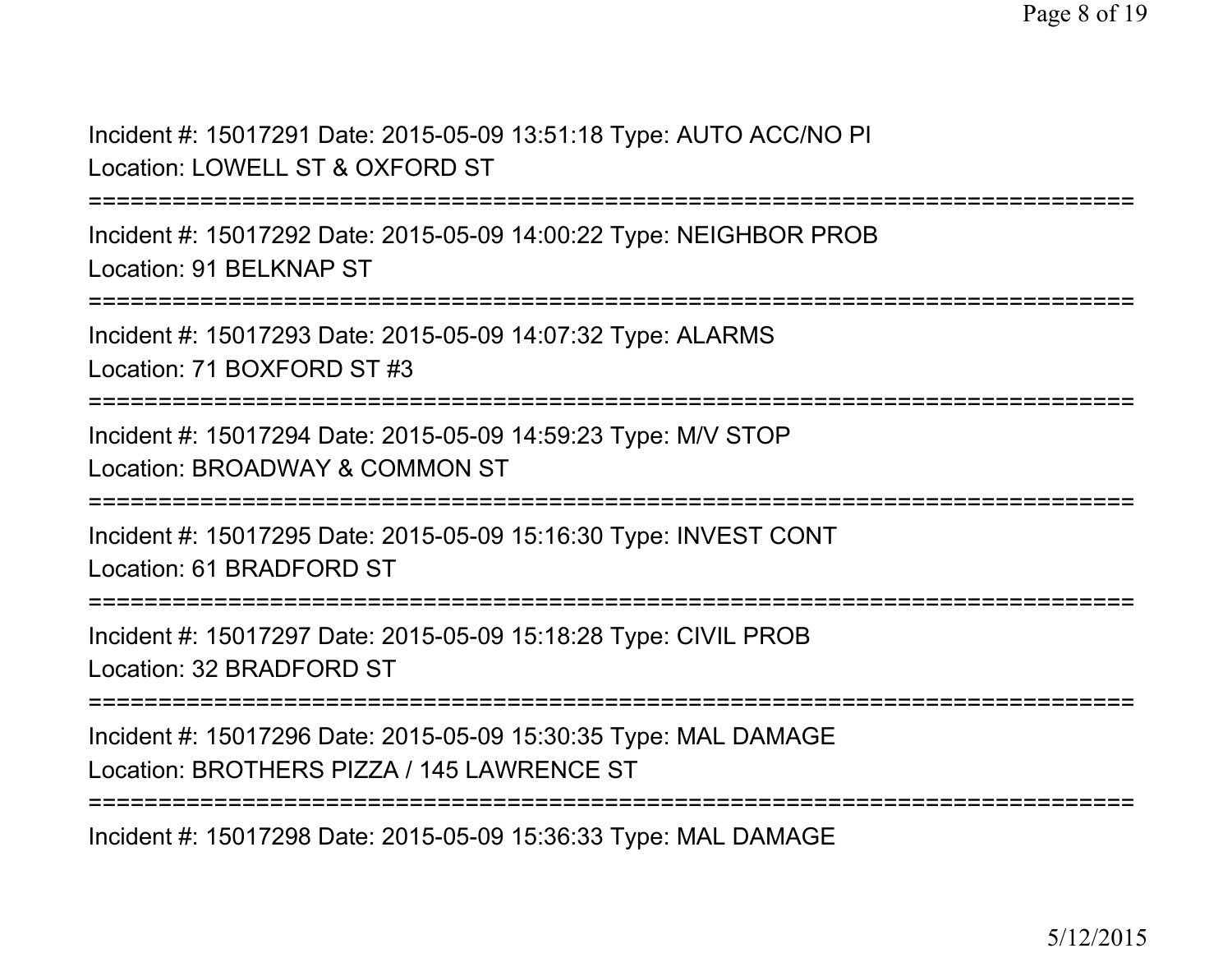| Incident #: 15017299 Date: 2015-05-09 15:42:50 Type: DISABLED MV<br>Location: RT 114                           |
|----------------------------------------------------------------------------------------------------------------|
| Incident #: 15017300 Date: 2015-05-09 15:48:20 Type: A&B PAST<br>Location: 17 HOLT ST #1                       |
| Incident #: 15017301 Date: 2015-05-09 15:53:12 Type: ALARMS<br>Location: 32 STEVENS AV                         |
| Incident #: 15017302 Date: 2015-05-09 15:58:23 Type: NOISE ORD<br>Location: 12 ACTON ST                        |
| Incident #: 15017303 Date: 2015-05-09 16:20:26 Type: LOUD NOISE<br>Location: 8 GRACE TER                       |
| Incident #: 15017304 Date: 2015-05-09 16:33:13 Type: ALARMS<br>Location: DUCK MILL PROPERTY / 4 UNION ST       |
| Incident #: 15017305 Date: 2015-05-09 16:37:40 Type: SUS PERS/MV<br>Location: GUILMETTE SCHOOL / 80 BODWELL ST |
| Lealent H. AFOATOOC Data, OOAF OF OO AC.OO.AF T.  ACCOUT ANIDULANIO                                            |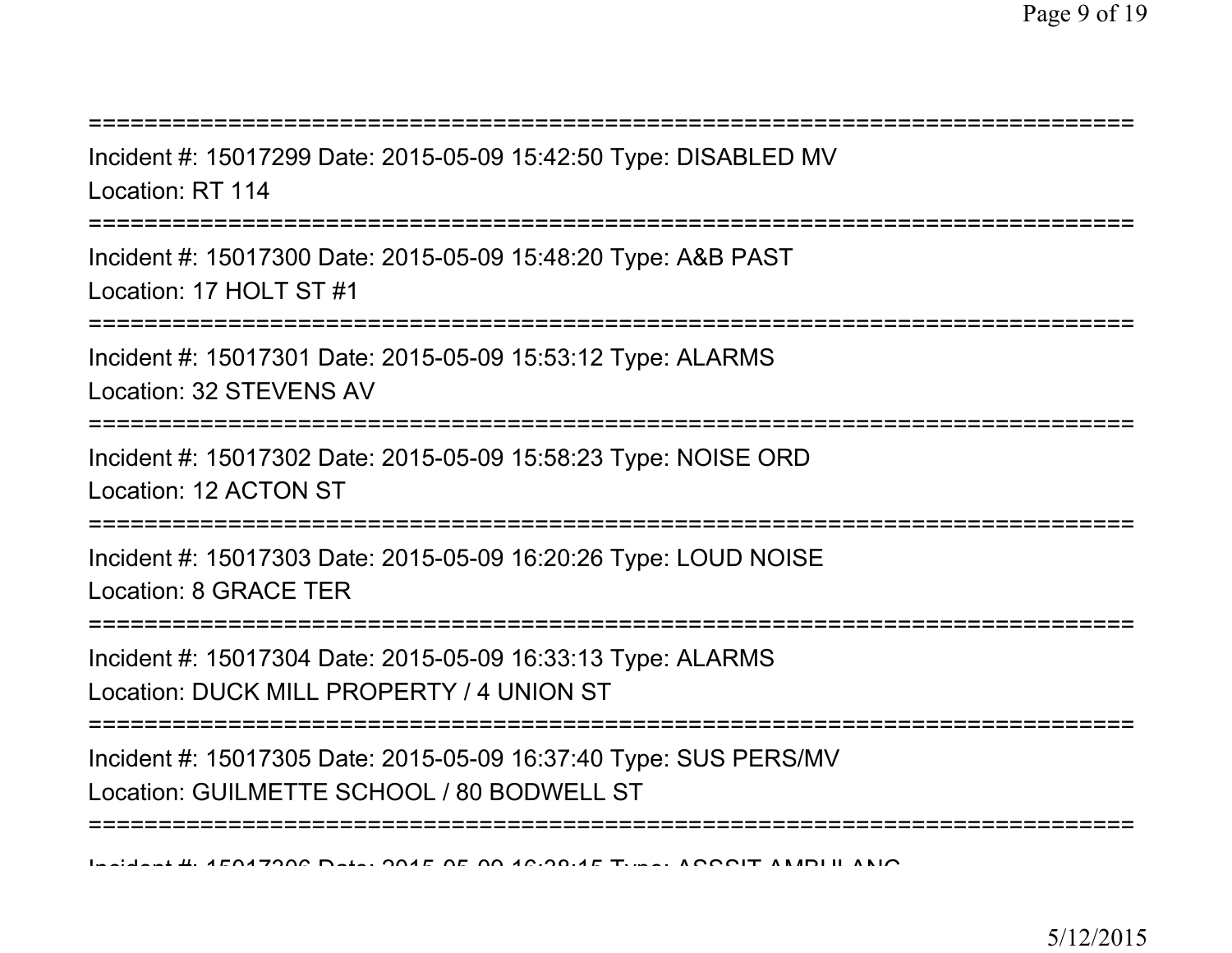## Location: COLONIAL HEIGHTS CARE & REHAB / 555 S UNION ST

===========================================================================

Incident #: 15017307 Date: 2015-05-09 17:16:46 Type: ALARM/BURGLocation: SMITH & NEPHEW / 100 GLENN ST

===========================================================================

Incident #: 15017308 Date: 2015-05-09 17:17:50 Type: DOMESTIC/PROGLocation: 52 BASSWOOD ST FL 1

===========================================================================

Incident #: 15017309 Date: 2015-05-09 17:30:29 Type: ANIMAL COMPLLocation: 27 YALE ST

===========================================================================

Incident #: 15017310 Date: 2015-05-09 17:33:29 Type: DOMESTIC/PASTLocation: 8 WENDELL ST

===========================================================================

Incident #: 15017311 Date: 2015-05-09 17:42:20 Type: DOMESTIC/PROGLocation: 53 BRADFORD ST FL 2

===========================================================================

Incident #: 15017312 Date: 2015-05-09 17:45:36 Type: NOISE ORDLocation: ESSEX ST & OXFORD ST

===========================================================================

Incident #: 15017313 Date: 2015-05-09 17:50:50 Type: DOMESTIC/PROGLocation: 25 BOWDOIN ST FL 3

===========================================================================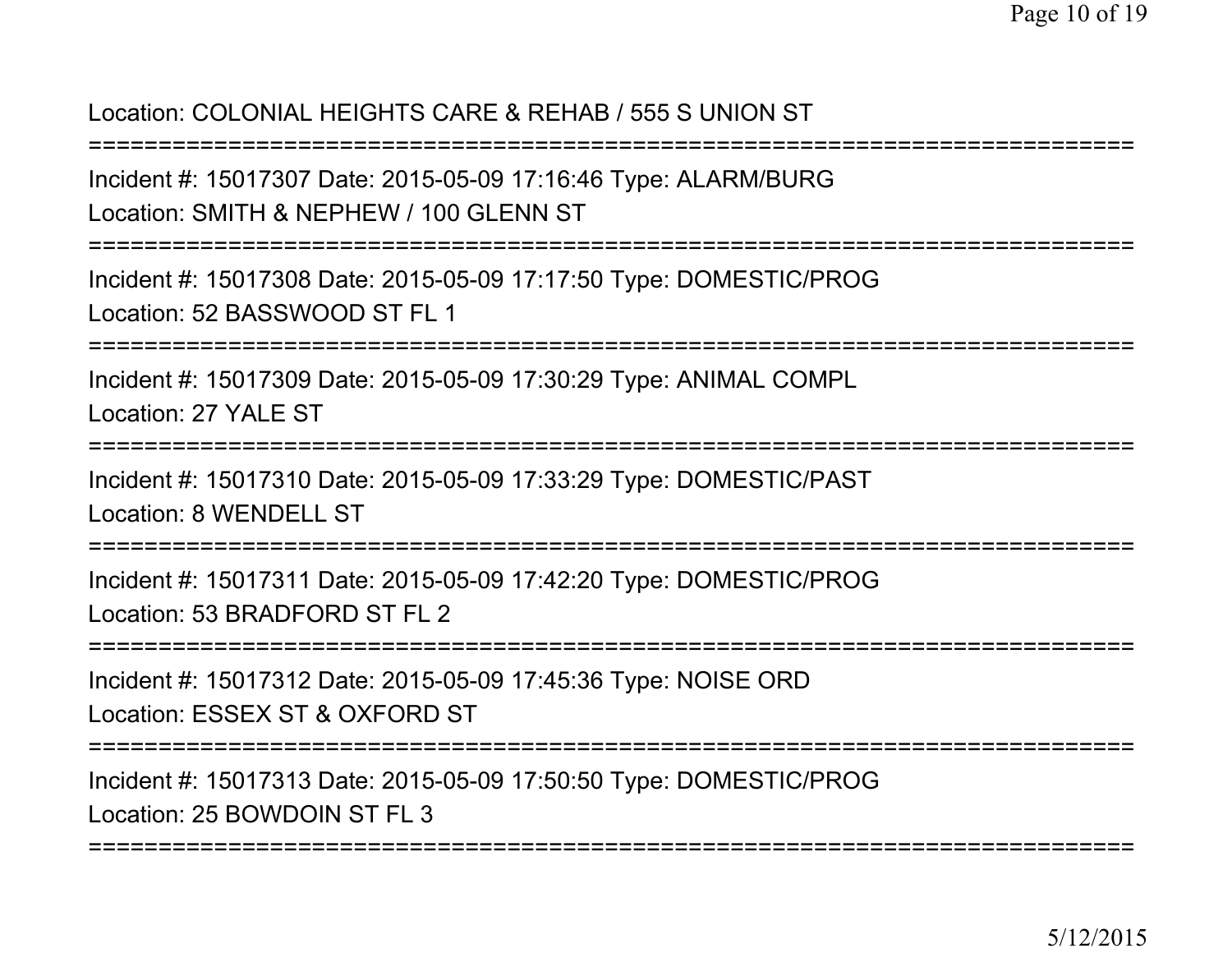#### Location: LA PARILLA / 2 AMESBURY ST

```
===========================================================================
```
Incident #: 15017315 Date: 2015-05-09 18:22:15 Type: M/V STOPLocation: ANDOVER ST & PARKER ST

===========================================================================

Incident #: 15017316 Date: 2015-05-09 18:32:44 Type: SUS PERS/MVLocation: COPA LOUNGE / 1 MILL ST

===========================================================================

Incident #: 15017317 Date: 2015-05-09 18:36:37 Type: NOISE ORDLocation: 60 MYRTLE ST

===========================================================================

Incident #: 15017318 Date: 2015-05-09 18:44:56 Type: SUS PERS/MVLocation: 374 MARKET ST

===========================================================================

Incident #: 15017319 Date: 2015-05-09 18:49:41 Type: NOISE ORDLocation: 91 HIGH ST

========================

Incident #: 15017320 Date: 2015-05-09 18:54:51 Type: DOMESTIC/PROGLocation: COMMON ST & JACKSON ST

===========================================================================

Incident #: 15017321 Date: 2015-05-09 19:07:19 Type: DISTURBANCELocation: 499 ESSEX ST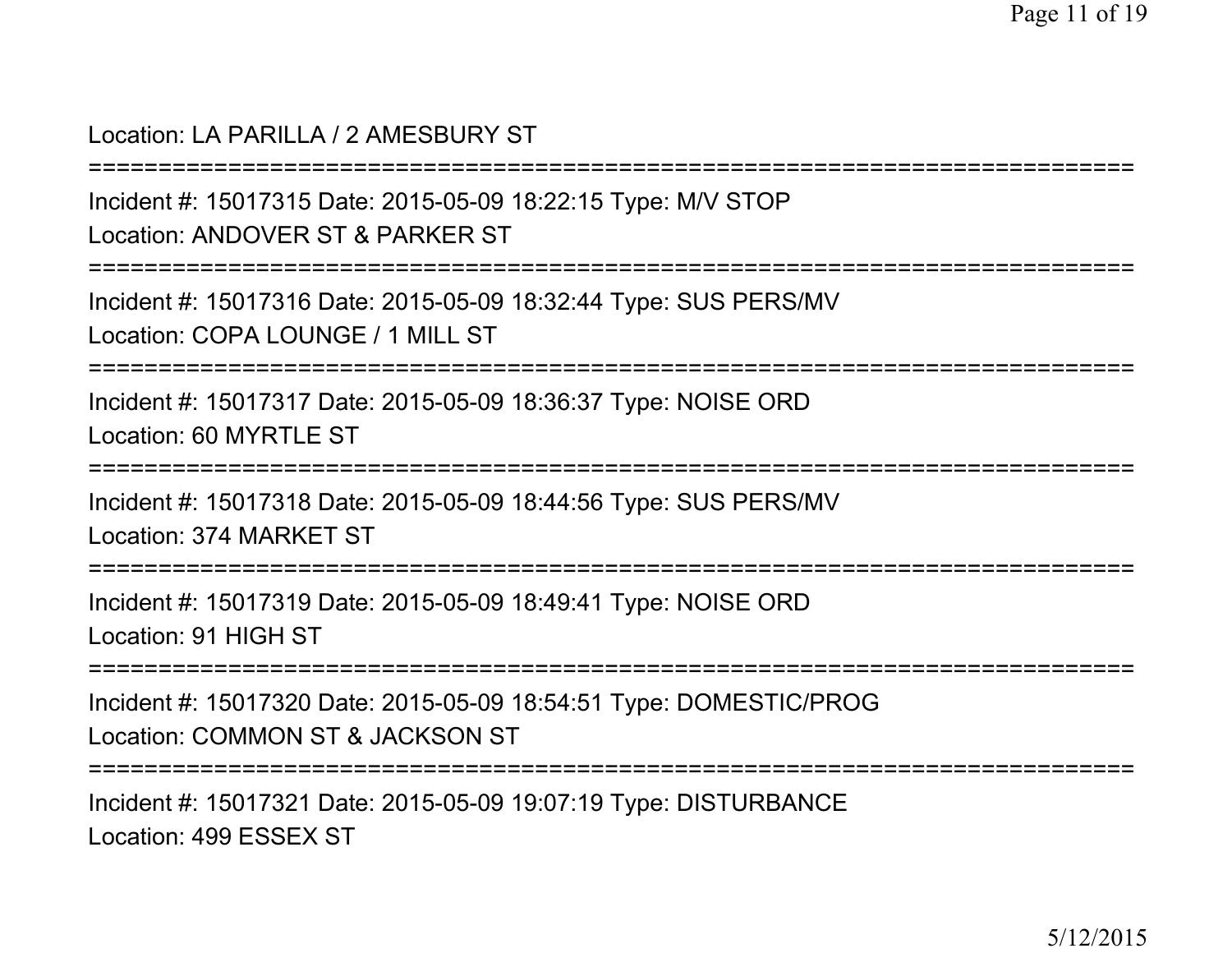Incident #: 15017322 Date: 2015-05-09 19:12:47 Type: NEIGHBOR PROBLocation: 32 LAWRENCE ST #32 FL 3

===========================================================================

Incident #: 15017323 Date: 2015-05-09 19:19:15 Type: VIO CITY ORDLocation: 60 HANCOCK ST

```
==============
```
Incident #: 15017324 Date: 2015-05-09 19:23:55 Type: E911 HANGUPLocation: 264 JACKSON ST FL 1

===========================================================================

Incident #: 15017325 Date: 2015-05-09 19:26:43 Type: NOISE ORDLocation: CAMBRIDGE ST & S UNION ST

===========================================================================

Incident #: 15017326 Date: 2015-05-09 19:33:24 Type: NOISE ORDLocation: 23 FOREST ST

===========================================================================

Incident #: 15017327 Date: 2015-05-09 19:35:20 Type: DISTURBANCELocation: 379 HAVERHILL ST

===========================================================================

Incident #: 15017328 Date: 2015-05-09 19:50:20 Type: DISORDERLY

Location: LOWELL ST & TOWER HILL ST

===========================================================================

Incident #: 15017329 Date: 2015-05-09 19:51:34 Type: M/V STOP

Location: BERKELEY ST & JACKSON ST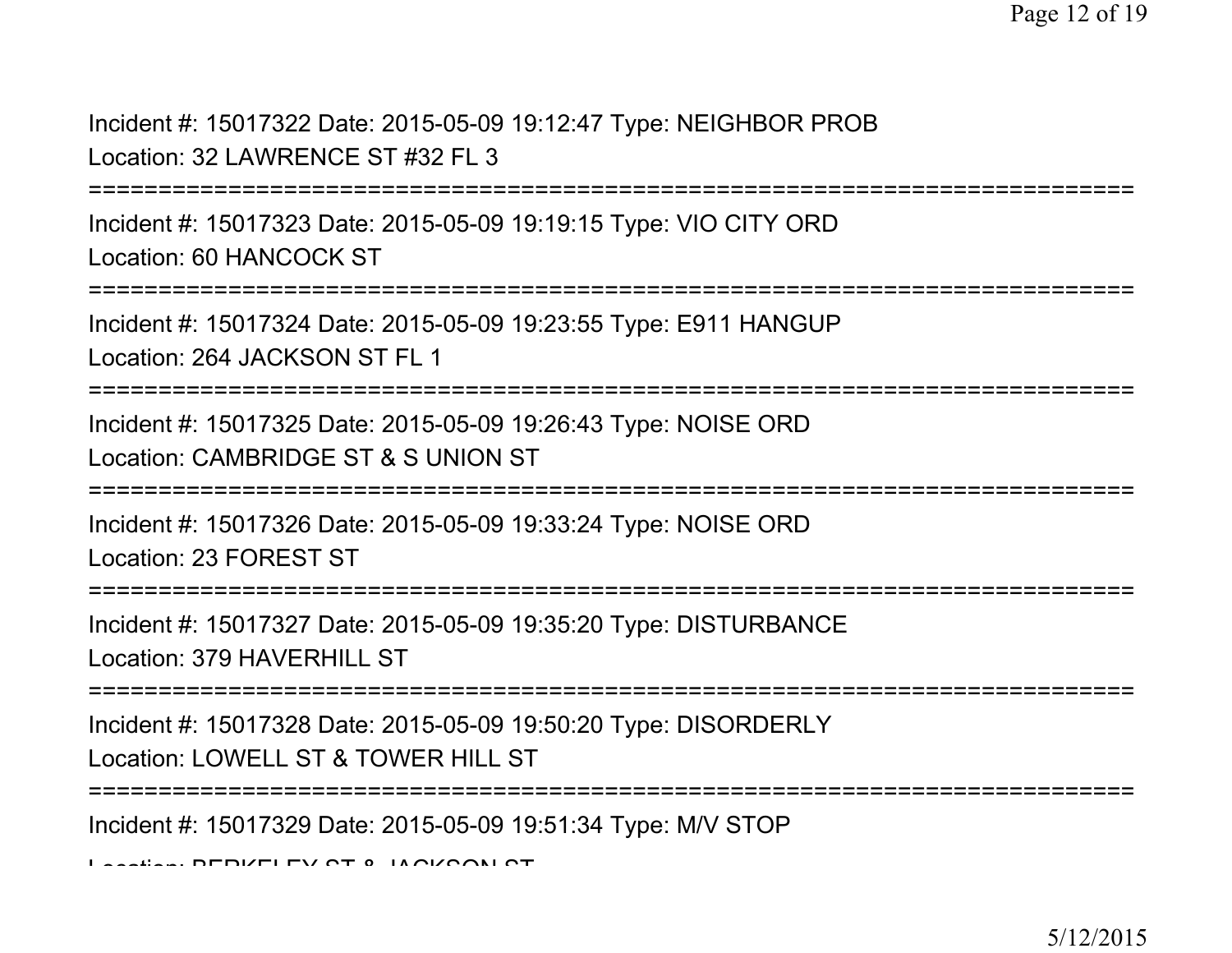===========================================================================Incident #: 15017330 Date: 2015-05-09 19:54:14 Type: M/V STOPLocation: PROSPECT ST & SUMMIT AV===========================================================================Incident #: 15017331 Date: 2015-05-09 19:54:37 Type: SUS PERS/MVLocation: CIL INDUSTRIES / 400 CANAL ST===========================================================================Incident #: 15017332 Date: 2015-05-09 19:56:22 Type: NOISE ORDLocation: EVERETT ST & SANBORN ST===========================================================================Incident #: 15017333 Date: 2015-05-09 19:57:14 Type: NOISE ORDLocation: 23 FOREST ST===========================================================================Incident #: 15017334 Date: 2015-05-09 20:01:04 Type: DISTURBANCELocation: 18 FRANKLIN ST #5 FL 512===========================================================================Incident #: 15017335 Date: 2015-05-09 20:09:20 Type: NOISE ORDLocation: LOWELL ST & WARREN ST===========================================================================Incident #: 15017336 Date: 2015-05-09 20:12:22 Type: UNWANTEDGUESTLocation: HESS GAS / 615 BROADWAY=============

Incident #: 15017337 Date: 2015-05-09 20:12:39 Type: GENERAL SERV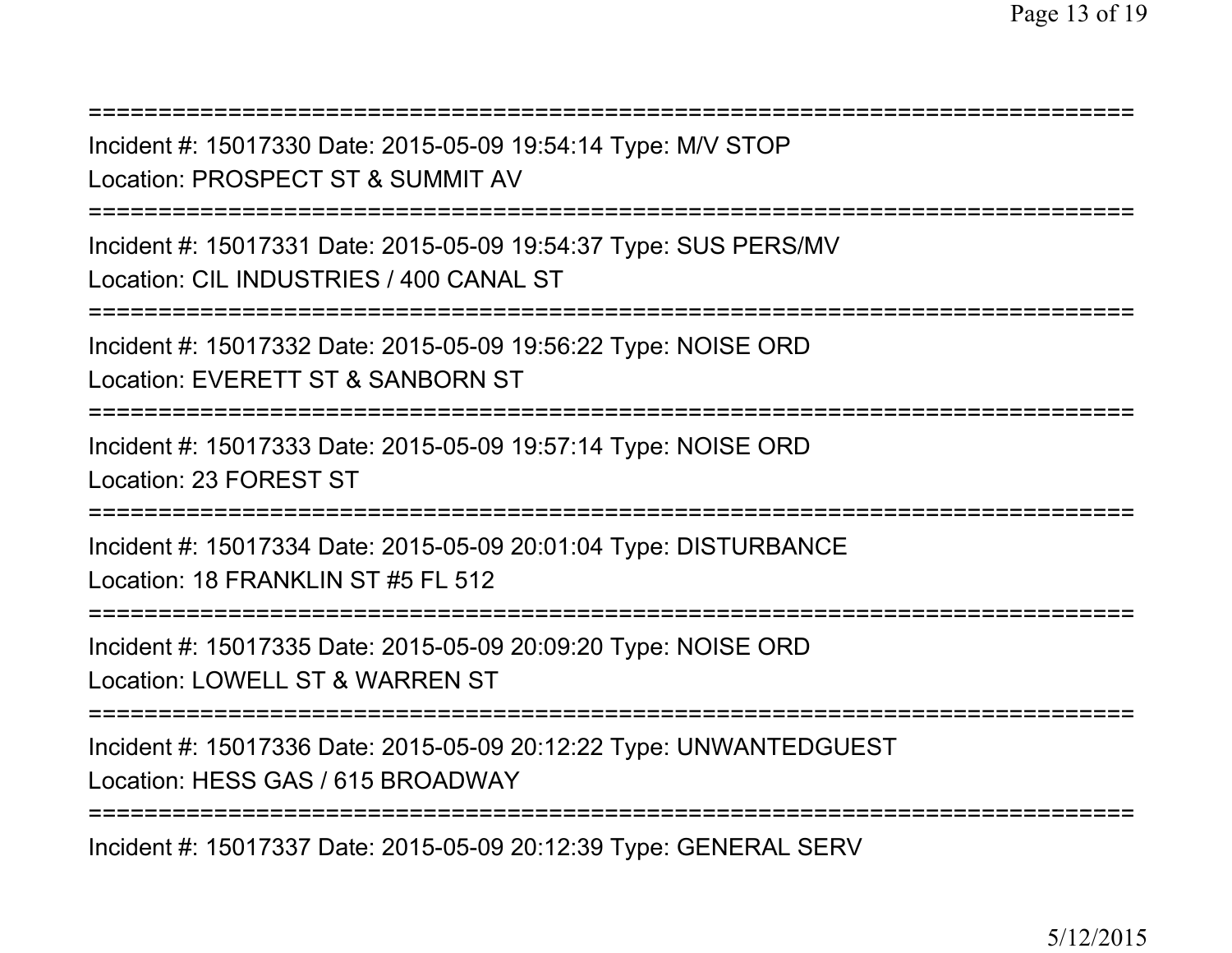**=============** 

Incident #: 15017339 Date: 2015-05-09 20:18:00 Type: NOISE ORDLocation: 458 LOWELL ST

===========================================================================

Incident #: 15017338 Date: 2015-05-09 20:18:06 Type: NOISE ORDLocation: 40 CANTON ST

=================

Incident #: 15017340 Date: 2015-05-09 20:20:07 Type: SUICIDE ATTEMPTLocation: BROADWAY & COMMON ST

===========================================================================

Incident #: 15017341 Date: 2015-05-09 20:24:33 Type: M/V STOPLocation: BROADWAY & PARK ST

===========================================================================

Incident #: 15017343 Date: 2015-05-09 20:40:13 Type: DISTURBANCELocation: 270 CANAL ST #229

===========================================================================

Incident #: 15017342 Date: 2015-05-09 20:40:28 Type: NOISE ORDLocation: 321 PROSPECT ST

===========================================================================

Incident #: 15017344 Date: 2015-05-09 20:42:25 Type: NOISE ORDLocation: 120 BUTLER ST

===========================================================================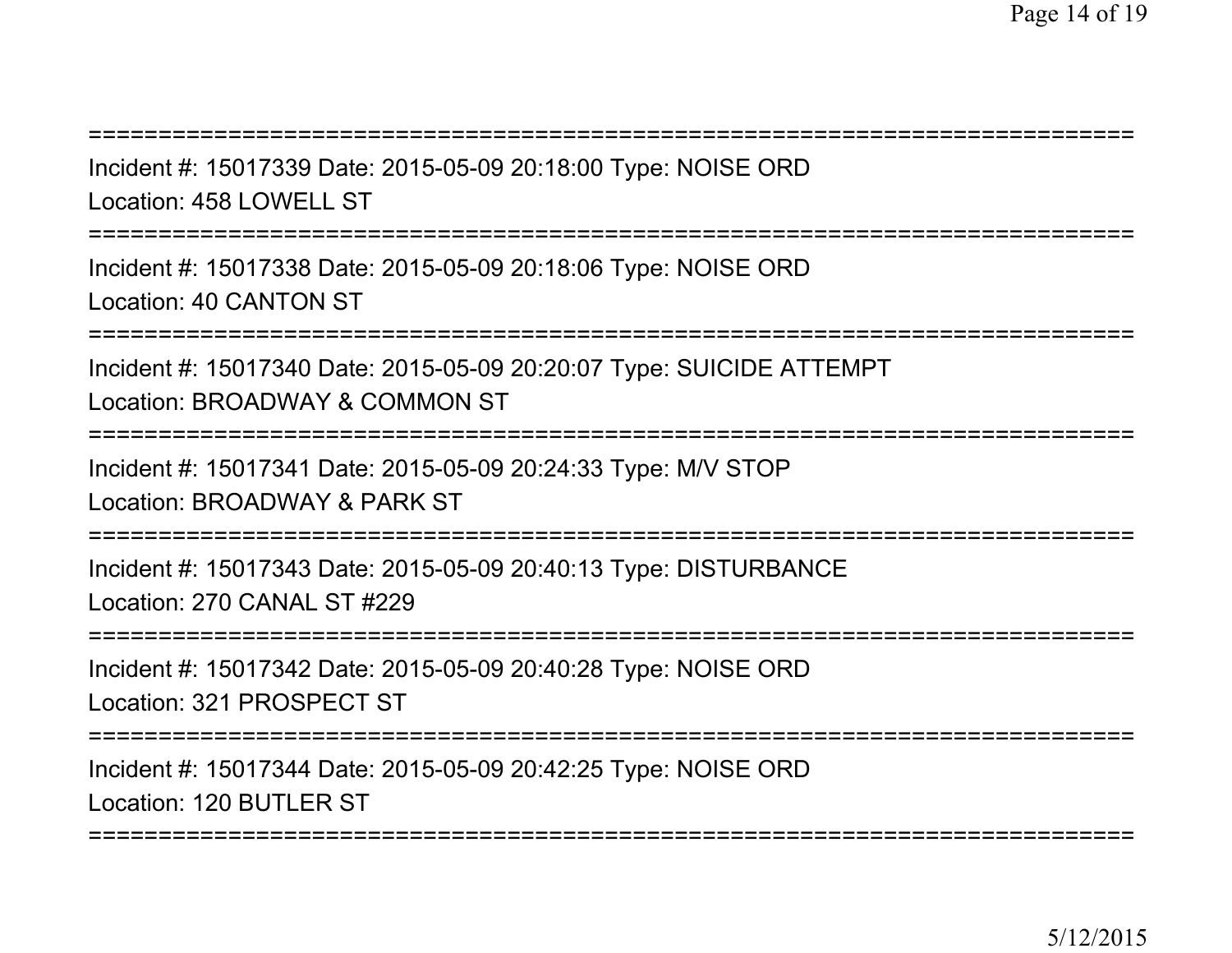#### Location: 73 SHAWSHEEN RD FL 1

===========================================================================

Incident #: 15017346 Date: 2015-05-09 20:45:44 Type: NOISE ORD

Location: 49 FOREST ST

===========================================================================

Incident #: 15017347 Date: 2015-05-09 20:47:42 Type: NOISE ORDLocation: 24 MONTGOMERY ST

===========================================================================

Incident #: 15017348 Date: 2015-05-09 20:52:18 Type: NOISE ORDLocation: GREENWOOD ST & LOWELL ST

===========================================================================

Incident #: 15017349 Date: 2015-05-09 20:55:18 Type: M/V STOPLocation: FOREST ST & HAVERHILL ST

===========================================================================

Incident #: 15017350 Date: 2015-05-09 21:00:23 Type: NOISE ORDLocation: CAMBRIDGE ST & S UNION ST

===========================================================================

Incident #: 15017351 Date: 2015-05-09 21:03:38 Type: NOISE ORDLocation: 24-26 MECHANIC ST

=============

===========================================================================

Incident #: 15017352 Date: 2015-05-09 21:15:07 Type: NOISE ORDLocation: RESERVOIR TER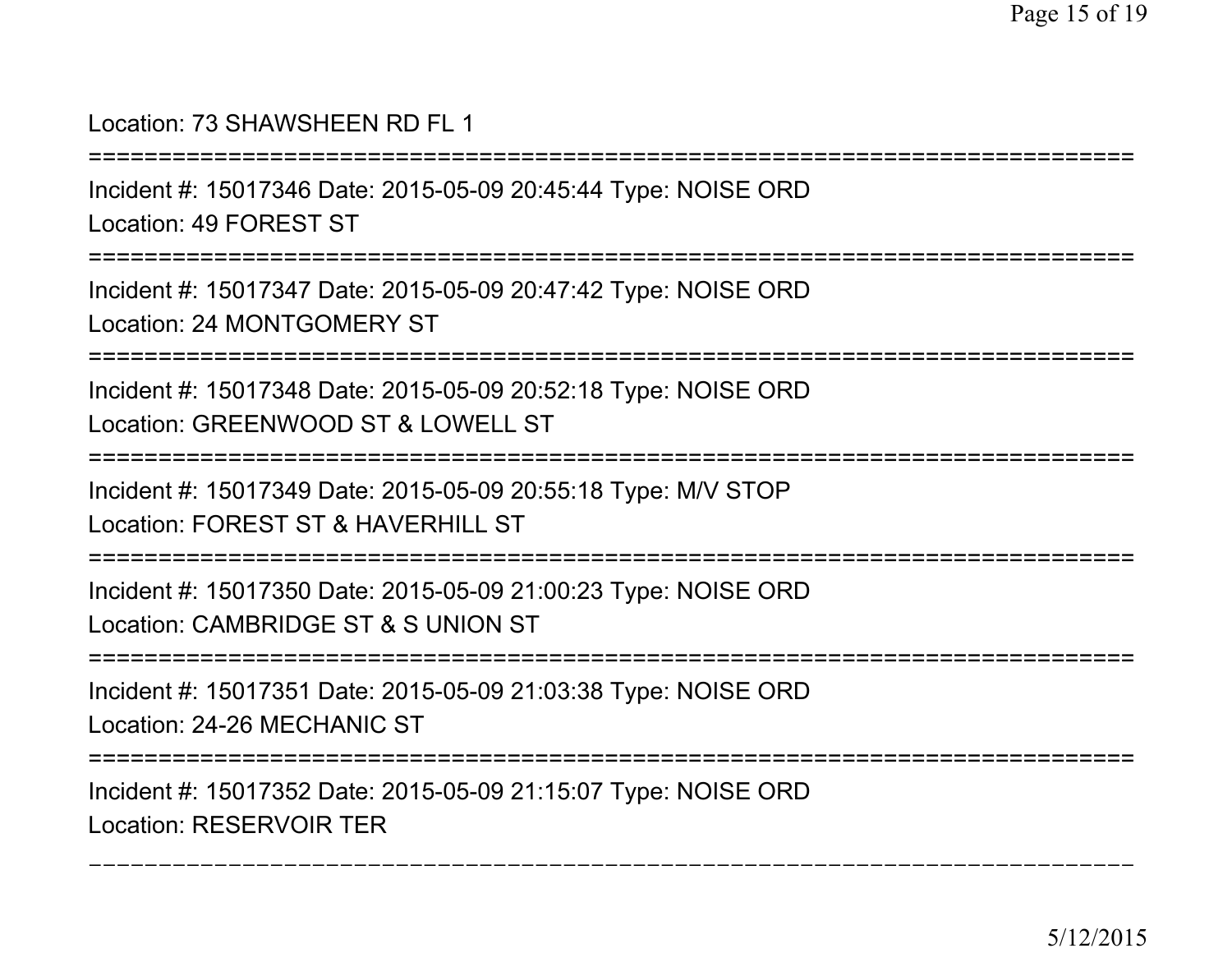Incident #: 15017353 Date: 2015-05-09 21:24:53 Type: NOISE ORDLocation: 60 FERRY ST

===========================================================================

Incident #: 15017354 Date: 2015-05-09 21:48:16 Type: NOISE ORDLocation: 24 MONTGOMERY ST

===========================================================================

Incident #: 15017355 Date: 2015-05-09 21:49:38 Type: DISTURBANCE

Location: 154 FARNHAM ST FL 1

===========================================================================

Incident #: 15017356 Date: 2015-05-09 21:51:56 Type: NOISE ORDLocation: 115 DRACUT ST

===========================================================================

Incident #: 15017357 Date: 2015-05-09 21:59:16 Type: NEIGHBOR PROBLocation: 622 ANDOVER ST

===========================================================================

Incident #: 15017358 Date: 2015-05-09 22:06:27 Type: ALARM/HOLDLocation: RESIDENCE; JOSE TORRES / 60 CHICKERING ST

===========================================================================

Incident #: 15017359 Date: 2015-05-09 22:08:29 Type: NOISE ORDLocation: 321 PROSPECT

===========================================================================

Incident #: 15017360 Date: 2015-05-09 22:15:11 Type: M/V STOPLocation: FERRY ST & LESLIE ST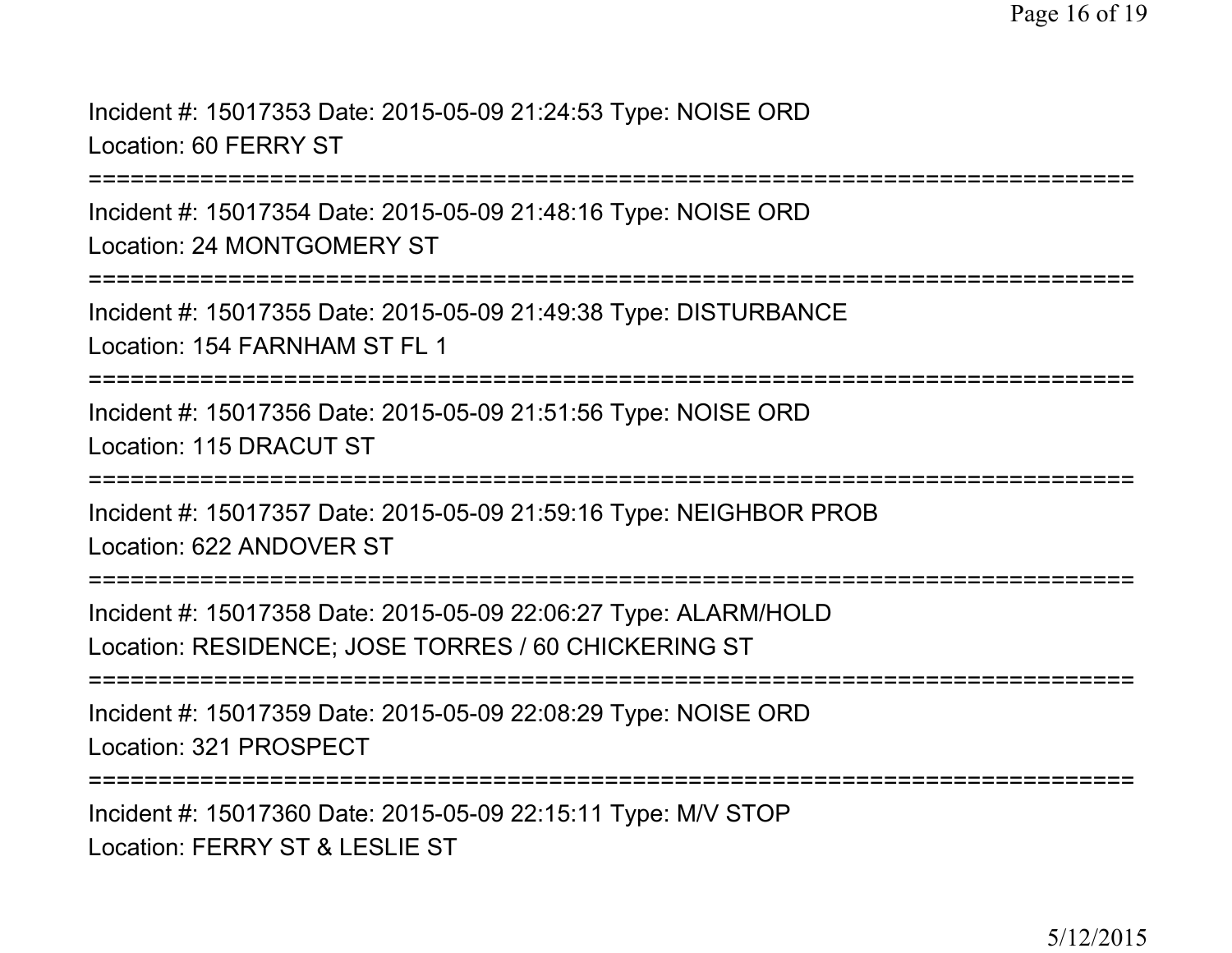Incident #: 15017361 Date: 2015-05-09 22:18:15 Type: VIO CITY ORDLocation: 190 JACKSON ST

===========================================================================

Incident #: 15017362 Date: 2015-05-09 22:23:42 Type: MV/BLOCKINGLocation: 90 F HAVERHILL ST

===========================================================================

Incident #: 15017364 Date: 2015-05-09 22:26:17 Type: SHOTS FIREDLocation: 23.5 SUMMER ST #2 RIGHT

===========================================================================

Incident #: 15017363 Date: 2015-05-09 22:26:31 Type: MV/BLOCKINGLocation: 30 MARKET ST

===========================================================================

Incident #: 15017365 Date: 2015-05-09 22:34:17 Type: DOMESTIC/PROGLocation: 25 SPRINGFIELD ST FL 3RD

===========================================================================

Incident #: 15017366 Date: 2015-05-09 22:34:38 Type: DISTURBANCELocation: 103 JACKSON ST

===========================================================================

Incident #: 15017367 Date: 2015-05-09 22:36:59 Type: GENERAL SERVLocation: 14 PILGRIM RD

===========================================================================

Incident #: 15017368 Date: 2015-05-09 22:50:53 Type: UNKNOWN PROB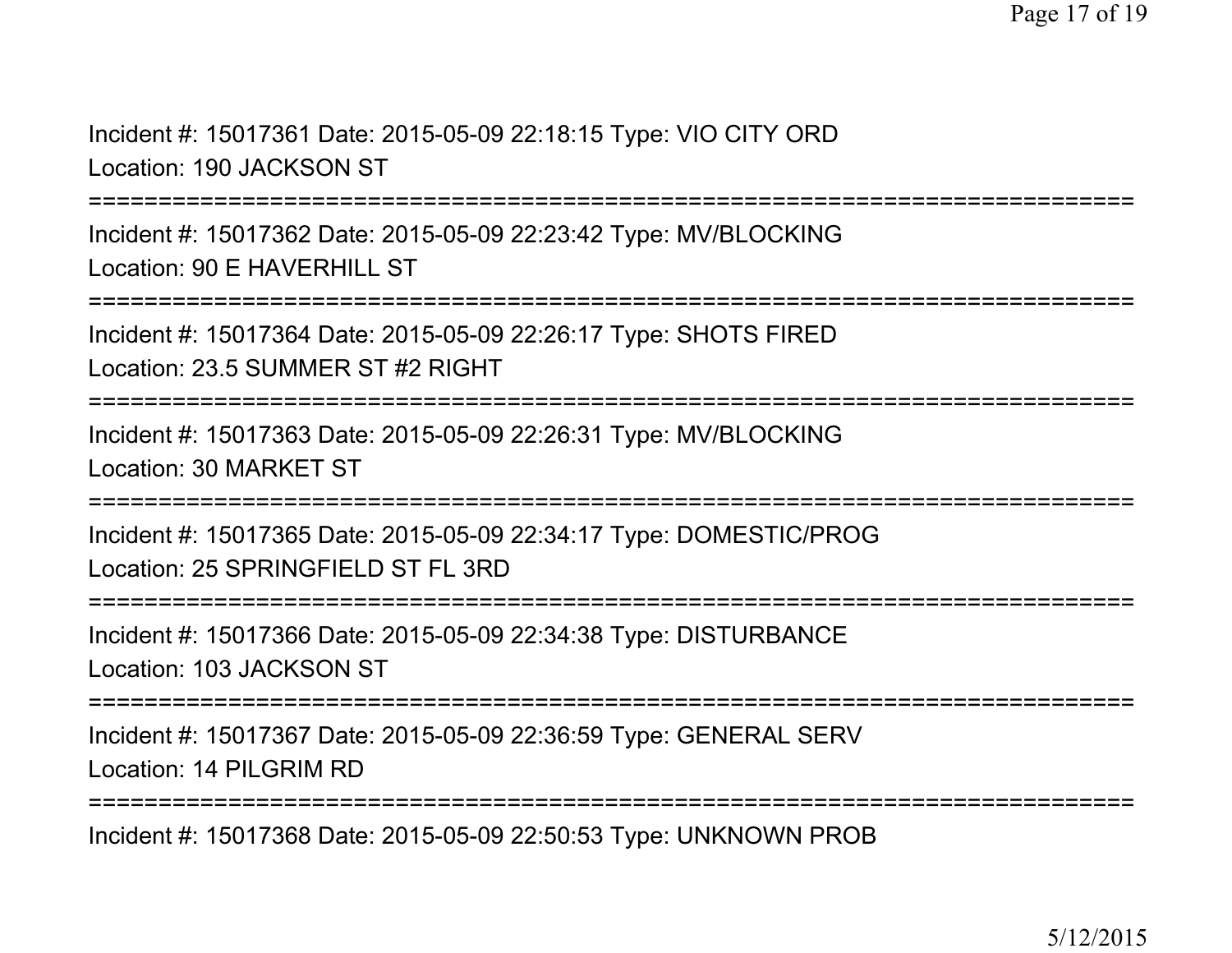| Incident #: 15017369 Date: 2015-05-09 22:57:47 Type: GUN CALL<br>Location: OSGOOD ST & SALEM ST           |
|-----------------------------------------------------------------------------------------------------------|
| Incident #: 15017370 Date: 2015-05-09 22:59:22 Type: DOMESTIC/PROG<br>Location: 19 DOYLE ST<br>---------- |
| Incident #: 15017371 Date: 2015-05-09 23:04:08 Type: NEIGHBOR PROB<br>Location: 103 JACKSON ST            |
| Incident #: 15017372 Date: 2015-05-09 23:09:19 Type: DRUG VIO<br>Location: SOUTH COMMON / null            |
| Incident #: 15017373 Date: 2015-05-09 23:13:58 Type: NOISE ORD<br>Location: 124 BAILEY ST                 |
| Incident #: 15017374 Date: 2015-05-09 23:20:32 Type: ROBBERY ARMED<br>Location: 807 ESSEX ST              |
| Incident #: 15017375 Date: 2015-05-09 23:24:56 Type: AUTO ACC/PI<br>Location: 122 E HAVERHILL ST          |